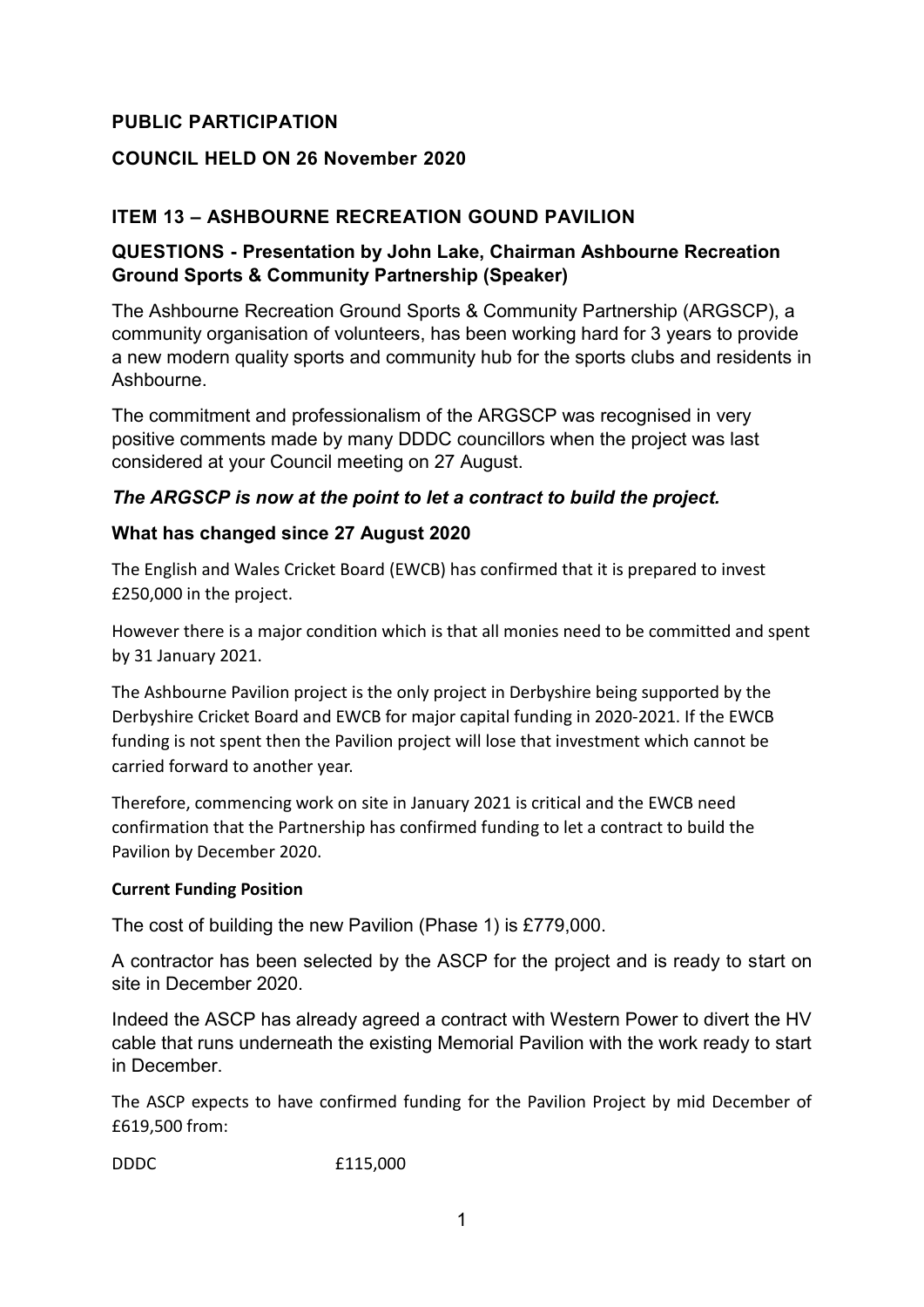Football Foundation £250,000 EWCB £250,000

Duke of Devonshire Trust E4500

# *The ASCP therefore needs to have an additional £159,000 to be able to let a building contract to be able to spend the EWCB funding by 31 January 2021*

The ASCP has outstanding funding applications to a variety of funding organisations of £250,000 as listed in Appendix 2 of the committee report.

# *None of this potential funding will be considered and approved by the respective funding organisations until late January 2021. Therefore any further grant approvals for the Pavilion project will come too late to enable the ASCP to let a building contract in December 2020.*

This is why the request for DDDC to agree a further £175,000 for the Pavilion project on an 'as required basis' is so important.

**The District Council is effectively underwriting the letting of a building contract in December to ensure that the EWCB funding of £250,000 is not lost.** 

# **Draw down on DDDC funding of £175,000**

This will not be required, if at all, until June 2021 due to the structure and timetabling of the building contract.

By which time ASCP will know how much of the outstanding funding applications of £250,000 have been successful. ASCP has spoken to key potential funders about not using the DDDC reserve funding of £175,000 if our applications to them have been successful and they have agreed that any funding approved by them can be used to offset using the DDDC reserve funding.

## **Moving Forward**

The implementation of the new Pavilion project on the Ashbourne Recreation Ground is at a critical stage.

This is entirely down to the hardwork of local volunteers with support from the District Council's officers who are likely to have secured over £600,000 of external grant investment into Ashbourne by mid December 2020 and hopefully in excess of £800,000 by early 2021.

In addition to the funding that the ASCP has brought into Ashbourne it also means that the District Council will save on year to year maintenance and repair costs for 50 years. A further saving to the Council of several hundred thousand pounds.

The building of the new Pavilion by ASCP will also save the District Council the cost of replacing the existing Memorial Pavilion which officers have indicated could be significant.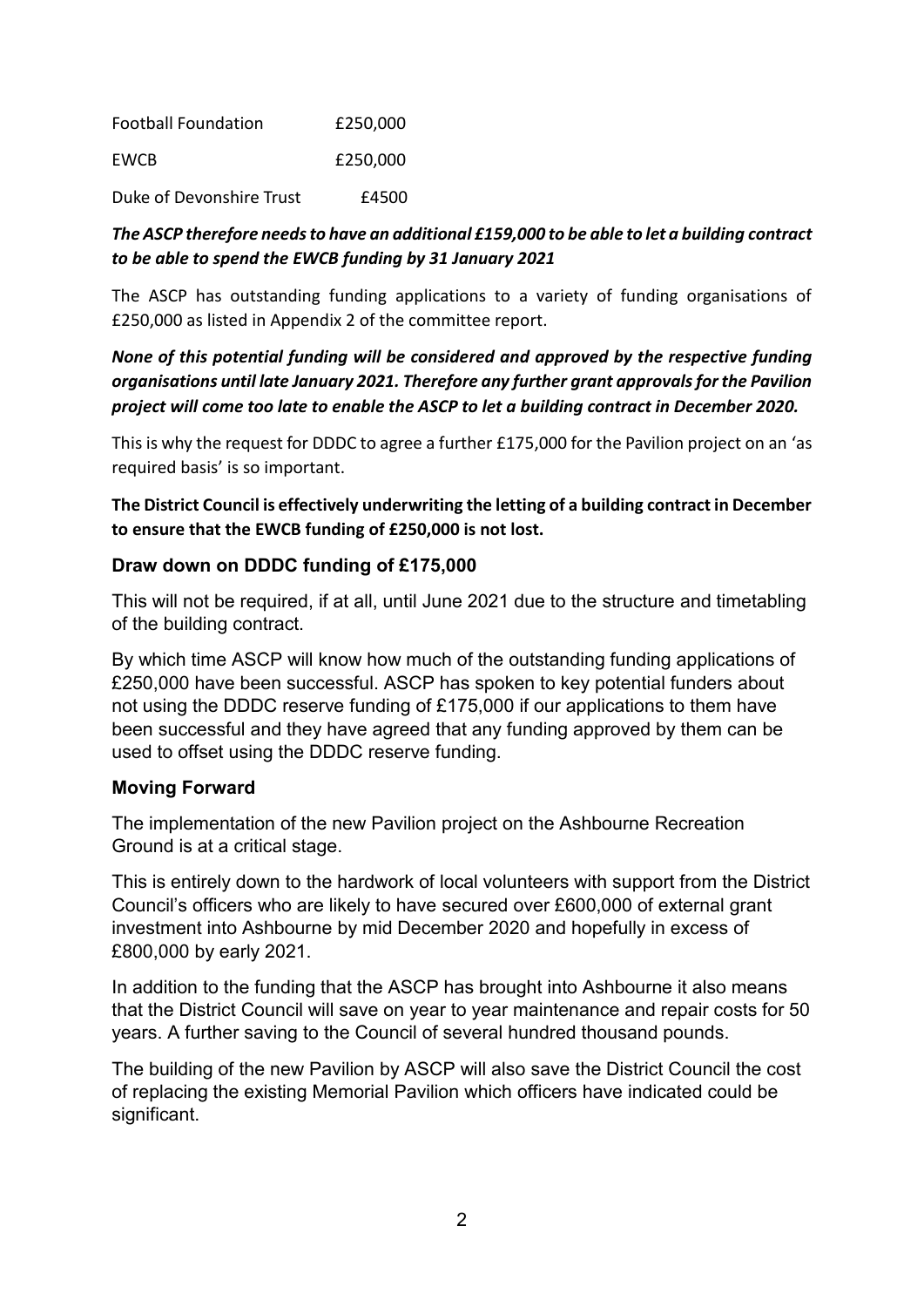#### **ITEM 16 – CORPORATE PLAN 2020-2024 – PERFORMANCE 2020/21 AND PRIORTIES 2021/22**

## **QUESTIONS from Mr Peter Dobbs, a local resident of Ashbourne, on the Council's performance against the Corporate Plan.**

- *1. In view of the slippage in targets indicated on p50 of the agenda, how confident are the Council that the promised 'Air Quality Action Plan' will be in place by March 2021 as promised in the Corporate Plan ?*
- *2. If the March target is not expected to be met, what new date is currently indicated?*
- *3. In this regard could an update on the status of the appointment of the preferred contractor for the 'Detailed Assessment' of NOx pollution on Buxton Road in Ashbourne be provided?*

*Although I hope it is not intentional, significant delay in carrying out certain statutory responsibilities gives the impression that work in this area of the Corporate Plan is not being given a very high priority.* 

*4. What will the Council be doing to reassure those residents who live on busy and congested streets like Buxton Road that their health is not being ignored?"*

## **RESPONSE**

Thank you for your question, Mr Dobbs.

The Council is still working to determine if an Air Quality Management Area should be declared in relation to Buxton Road, Ashbourne as soon as possible. We are hopeful that all the work necessary to make this decision will be undertaken before the end of March 2021. If the work necessary to get to that point cannot be completed by that date we will certainly be looking to a date as close as possible to the end of March.

The contract for the Detailed Assessment is now with the preferred contractor and we are awaiting the return of a signed copy. Once the dates for this work are agreed we will review the timeline and advise you of any changes.

The Council has continued to monitor air pollution levels throughout the year. You are already aware that lockdown resulted in the closure of the laboratories that we use and in significantly lower levels of traffic pollution at times. We will continue to make the results of monitoring available to you and to others and will publish our next annual report in due course. In addition we will be reporting the findings of the Detailed Assessment to the relevant committee along with any AQMA declaration.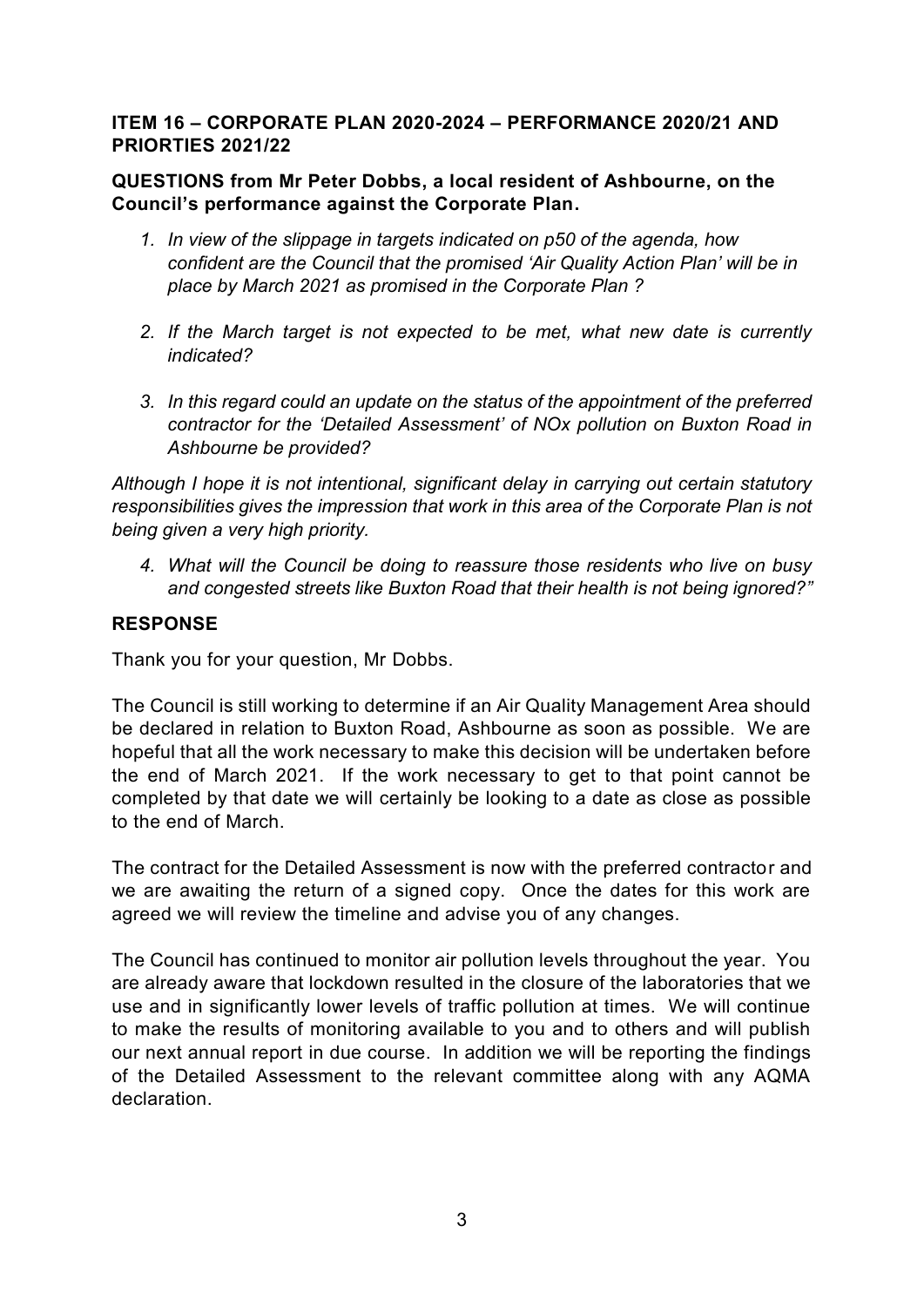#### **ITEM 20 – REVIEW OF COUNCIL ASSETS**

#### **STATEMENT (and Speaker) from Mrs J Lewis, a local resident of Ashbourne, on the 'Review of Council Assets' concerning the Black's Head in Ashbourne.**

*"On the night the Head was removed, I objected to its removal on the grounds it was a listed structure. A DDDC Councillor confirmed it was being removed due to a threat of arson and removal has been agreed with DDDC.* 

*I asked for confirmation of responsibility and accountability for safe keeping and was told he would be responsible for returning it to DDDC who were accountable. I asked who would be making the decision regarding replacing it as I felt very strongly it should be made by local people and local did not include places such as Matlock, Bakewell etc. He confirmed the decision would be made by local people, asked where I lived and said I had nothing to worry about as I would be considered local.*

*Given this commitment, I would like to know what the strategy and plans will be to ascertain what the wishes of the local people are? For example, will there be a formal voting process put in place for Ashbourne and the immediate surroundings? In my opinion, local should be defined in terms of the old Ashbourne UDC and RDC area."*

#### **RESPONSE**

Thank you Mrs Lewis for your question. The issue of the Black's Head is on the agenda for discussion tonight and I very much hope that the debate on that item will provide you with answers to the questions you have asked.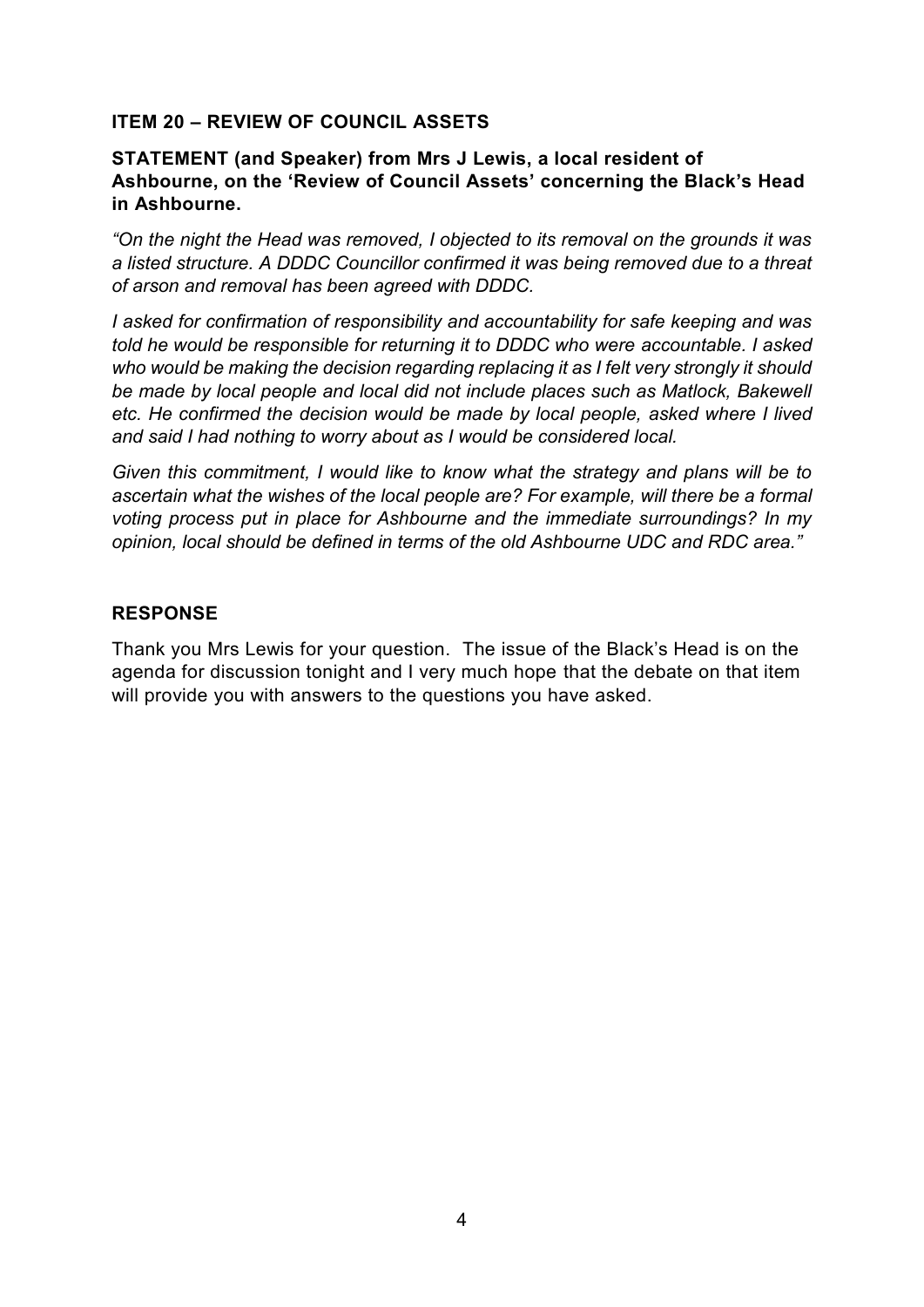## **QUESTION from Wolds Community re major housing development on Matlock's Wolds**

*Given the council's welcome recent local initiatives, such as creation of wildlife corridors, the regeneration of areas in the Peak Park, the target of Net Zero and the White Peak Partnership work, we would like to ask:* 

*1: Can the allocation of 60 acres of existing wildlife corridor and important carbon sink, for a major housing development on Matlock's Wolds, still be justified?*

*2: Would this valuable landscape be better utilised, in line with Council's climate emergency, for re-wilding in order to maximise its carbon sequestration and capacity to hold more water?*

## **RESPONSE:**

The answer is Yes to the first question and No to the second. In more detail, the housing allocation at Gritstone Road was made in the Local Plan December 2017 by following the correct statutory process that included full public consultation and an Examination in Public by a Government Inspector. The process balanced social, environmental and economic considerations, and the operative word here is 'balance'. By properly weighing up the need for housing together with land availability and environmental concerns, the Local Plan was derived in the best possible manner. The task now is to ensure development takes place in such a way that properly considers local and global environmental issues, including climate change, alongside all the other requirements that developments have to meet.